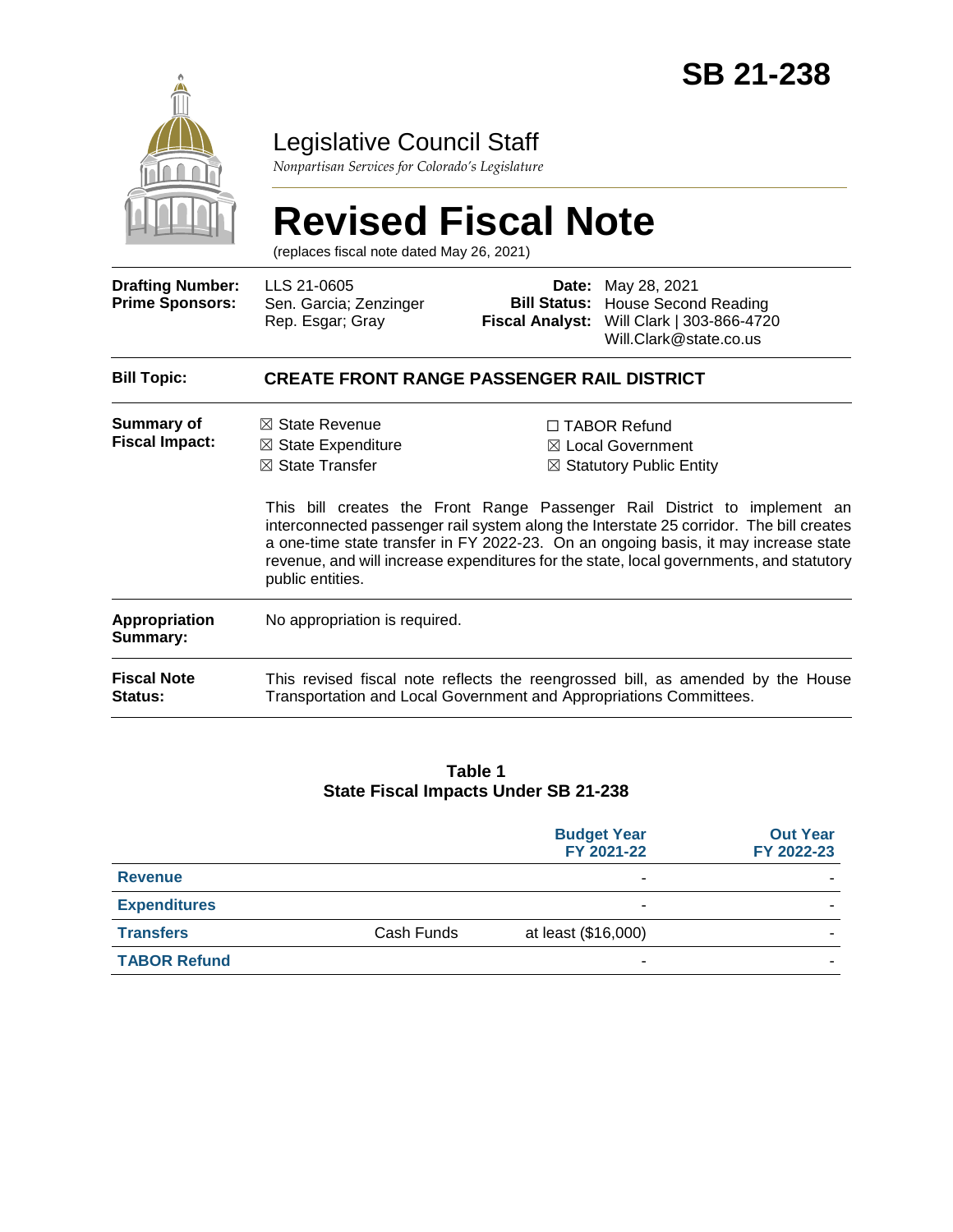Page 2

#### **Summary of Legislation**

The bill creates the Front Range Passenger Rail District, which will extend from Wyoming to New Mexico, including:

- the cities and counties of Denver and Broomfield;
- all areas within Adams, Arapahoe, Boulder, Douglas, El Paso, Huerfano, Jefferson, Larimer, Las Animas, Pueblo, and Weld counties that are located within the territory of a metropolitan planning organization;
- all areas within Huerfano, Las Animas and Pueblo counties that are outside of a metropolitan planning organization but inside a county precinct located within five miles of the Interstate 25 right-of-way; and,
- all areas within Larimer and Weld counties that are outside of a metropolitan planning organization, but inside a county precinct north of the city of Fort Collins and within five miles of the Interstate 25 right-of-way.

**District powers.** The district is granted authority to plan, design, develop, finance, construct, operate, and maintain a new interconnected passenger rail system. This authority will include the power to exercise taxing authority, levy a sales and use tax of up to 0.8%, collect fares and fees, and issue bonds; exercise imminent domain; create station improvement districts near existing and proposed passenger rail stations; enter into public-private partnerships; provide retail and commercial goods and services at passenger rail stations; and employ its own personnel or contract with other entities for operation and maintenance of the system.

**District governance.** The new district will be governed by a board of directors with appointees from transportation planning organizations that have jurisdiction in the new district, as well as by the Governor and the Department of Transportation (CDOT). The board must be fully appointed by April 1, 2022, and convene for its first meeting no later than May 15, 2022. The district must work collaboratively with stakeholders identified in the bill, including the Regional Transportation District (RTD) and Amtrak to ensure interconnectivity with their passenger rail systems. By January 31, 2024, the new district must begin publishing annual reports, and present results to the General Assembly.

**District taxing proceeds.** Upon approval by registered voters within the new district, a sales and use tax may be levied to fund development, financing, construction, operation or maintenance of the new system. The Department of Revenue will collect, administer and enforce any new tax, make monthly distributions from tax collections to the new district, and transmit the rest to the Front Range Passenger Rail District Sales and Use Tax Fund, which will be created by the bill and overseen by the Department of Treasury. No action by the district to create a multiple-fiscal year debt or other financial obligation can take effect unless it is submitted to a vote and approved by a majority of the registered electors of the district. The state auditor must conduct a financial audit of jurisdictions that approve new tax levies once every two years, and the district must pay the state auditor for the costs of each audit.

**Repeal of Southwest Chief and Front Range Passenger Rail Commission.** The bill repeals the Southwest Chief and Front Range Passenger Rail Commission on May 15, 2022. The State Treasurer is directed to transfer any unencumbered funds remaining in the Southwest Chief Fund to the Front Range Passenger Rail District on July 1, 2022.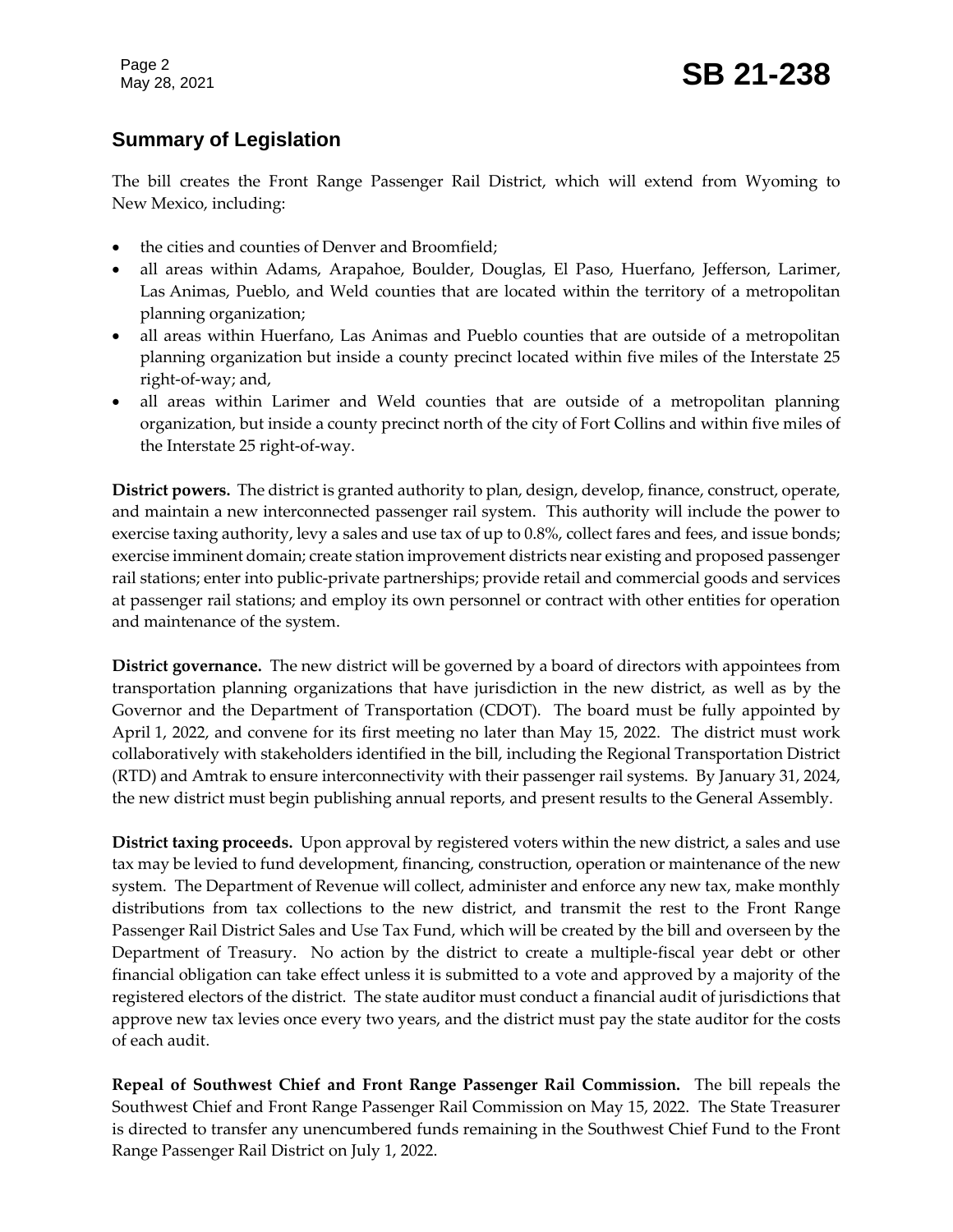Page 3

## May 28, 2021 **SB 21-238**

#### **Background**

**Southwest Chief and Front Range Passenger Rail Commission.** The Southwest Chief Commission was originally created through House Bill 14-1161 to coordinate and oversee efforts by state and local governments—in cooperation with Kansas, New Mexico, Amtrak, and the BNSF Railway—to ensure completion of track repairs and upgrades required to continue Southwest Chief Rail service in Colorado. Pursuant to Senate Bill 17-153, it issued a Legislative Proposal Regarding the Development of a Front Range Passenger Rail System. The commission is also tasked with extending service to Pueblo and, potentially, Walsenburg, and facilitating the development of a Front Range Passenger Rail system along the I-25 corridor. Online at: [https://www.codot.gov/about/southwest-chief](https://www.codot.gov/about/southwest-chief-commission-front-range-passenger-rail)[commission-front-range-passenger-rail](https://www.codot.gov/about/southwest-chief-commission-front-range-passenger-rail)

**Transportation Planning Regions and Metropolitan Planning Organizations.** There are ten Transportation Planning Regions and five Metropolitan Planning Organizations in Colorado. These planning regions identify transportation priorities within their region, which are incorporated into the Statewide Transportation Plan. One member of each planning region serves on the Statewide Transportation Advisory Committee.

#### **State Revenue**

The bill may increase state revenue to the Office of the State Auditor in the Legislative Department from the Front Range Passenger Rail District. This revenue is subject to TABOR.

#### **State Transfers**

Effective July 1, 2022, the bill repeals the Southwest Chief Fund. On that date, the new district must instruct the State Treasurer on transferring the remaining balance of this fund to the district. As of writing, it is estimated that there will be at least \$16,000 transferred at that time.

#### **State Expenditures**

Starting in FY 2021-22, the bill increases workload and potential costs for multiple state agencies as described in more detail below.

**Department of Transportation.** Starting in FY 2021-22, costs in CDOT may increase to participate on the board and collaborate in the new district's operations.

**Public Utilities Commission.** The Public Utilities Commission (PUC) has authority over rail crossings, and will be involved with plans and specifications of planned rail lines for the new rail district to ensure that their design and construction conform to safety standards. The PUC will require 1.0 FTE for a full-time professional engineer to provide related instruction, guidance and assistance, and to ensure that all necessary applications are filed, noticed and reviewed. Because the timing of project planning for the new district is indeterminate, it is assumed that the PUC will request funding for the new position in future years through the annual budget process when needed.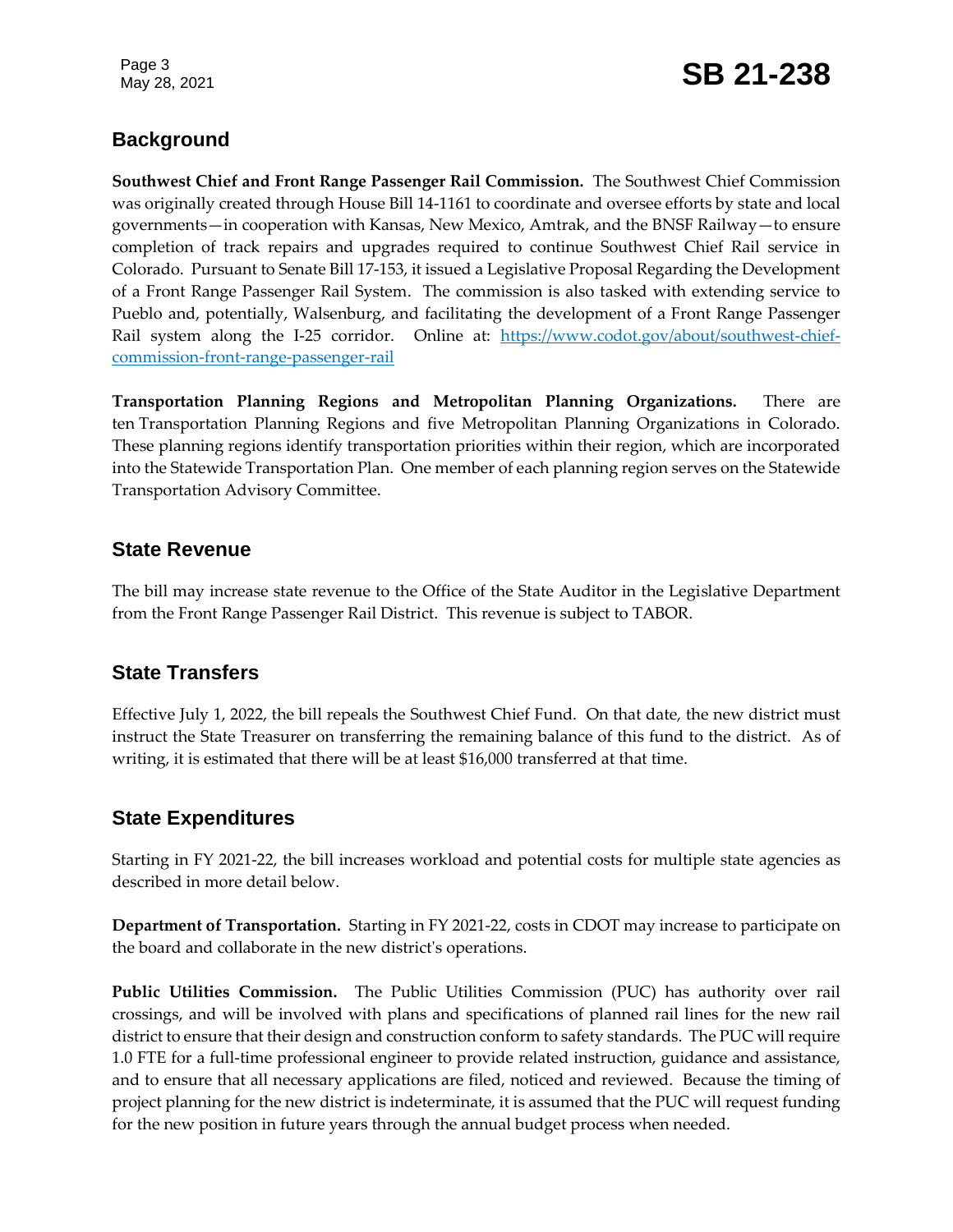**Department of Revenue and Personnel and Administration.** Conditional upon voter approval of sales tax collected on behalf of the new transportation district, costs will increase for the departments to update tax forms. Appropriations to address these expenditures will be addressed through the annual budget process.

**Department of Local Affairs.** The Division of Property Taxation reviews and approves all forms and notices sent by assessors to property owners. The division will adjust training materials, conduct additional training, and respond to inquiries as a result of this legislation within existing appropriations.

**Legislative Department.** The Office of the State Auditor will have an increase in workload to conduct financial audits of districts that approve new tax levies every two years, which will be paid for by the districts, as necessary.

**TABOR refunds.** The bill may increase state revenue subject to TABOR. For FY 2022-23, the March 2021 LCS forecast projects revenue to fall short of the TABOR limit by \$28.6 million, or 0.2 percent of the limit. If actual revenue exceeds the limit, the bill will increase the amount required to be refunded to taxpayers from the General Fund in FY 2023-24.

#### **Local Government**

Starting in FY 2021-22, expenditures may increase for local governments within the new transportation district.

**Elections for tax increases.** Any increase in taxes or special assessments on real property within the new transportation district must be submitted for a vote to the registered electors of the district. County clerks and recorders will assist the new transportation district in conducting elections within each county; however, costs will be paid by the district.

**Station and route location siting.** Costs and workload may increase for local governments that coordinate with the new transportation district for siting locations of stations and routes within their boundaries.

#### **Statutory Public Entity**

The bill terminates the Southwest Chief and Front Range Passenger Rail Commission, creates the Front Range Passenger Rail District, and increases workload and potential costs for the RTD.

**Southwest Chief and Front Range Passenger Rail Commission.** Effective May 15, 2022, the bill repeals and terminates the commission, and transfers its contractual rights and obligations to the new transportation district. The new district will also take responsibility for pursuing the commission's pending applications for federal grants.

**Front Range Passenger Rail District.** As described in the Summary of Legislation section, the district will begin meeting no later than May 15, 2022, to operate as an independent political subdivision of the state to research, develop, construct, operate, and maintain an interconnected passenger rail